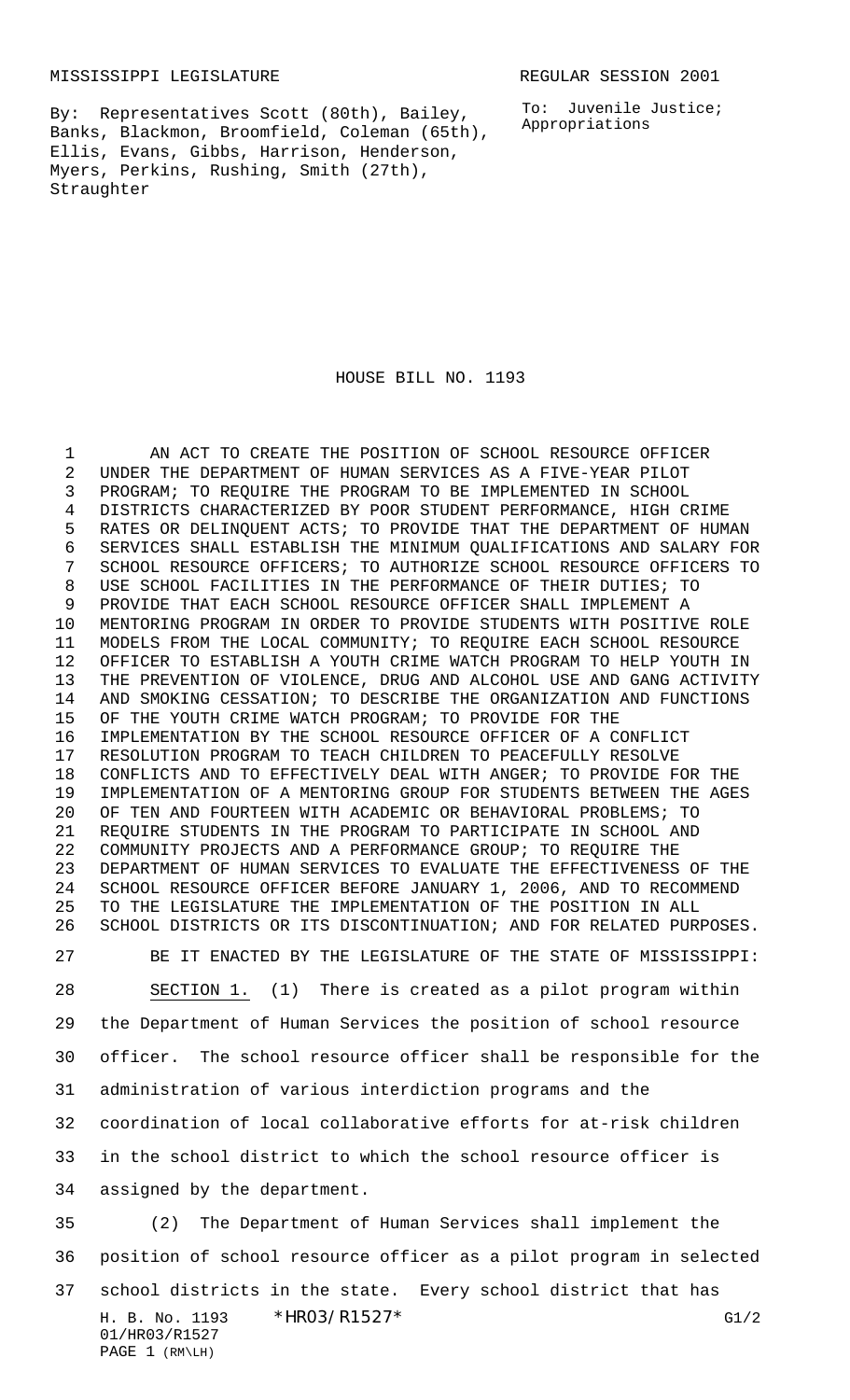been placed on probation for failure to meet accreditation standards since July 1, 1998, must be included in the program. The department shall designate the remainder of the districts for participation in the pilot program by identifying those districts most characterized by poor student performance, high incidents of crime or delinquent acts. The pilot program shall exist until July 1, 2006, at which time, based upon the recommendations of the department, the position must be permanently established in all school districts or discontinued.

 (3) The Department of Human Services shall establish the minimum qualifications and annual salary for the position of school resource officer. The school resource officer shall maintain an office in the school district to which the officer is assigned by the department. The department may authorize the employment of any clerical or support personnel that may be necessary for the administration of the office of the school resource officer.

 (4) The school resource officer may use school buildings and grounds within the school district for the holding of meetings and gatherings of people in the performance of his duties.

 SECTION 2. In order to provide students with an opportunity to have direct personal contact with positive role models from within the local community, the school resource officer shall develop and implement a mentoring program that demonstrates the accomplishments of local citizens. The mentoring program shall coordinate the activities of school personnel, members of the business community, civic leaders, law enforcement, churches and other organizations to present various programs to student groups and tutorial and guidance services to individual students.

H. B. No. 1193 \*HR03/R1527\* 01/HR03/R1527 PAGE 2 (RM\LH) SECTION 3. (1) Each school resource officer shall be responsible for establishing a Youth Crime Watch Program in the school district to which the officer is assigned to help youth in the prevention of crime and violence, alcohol and drug use and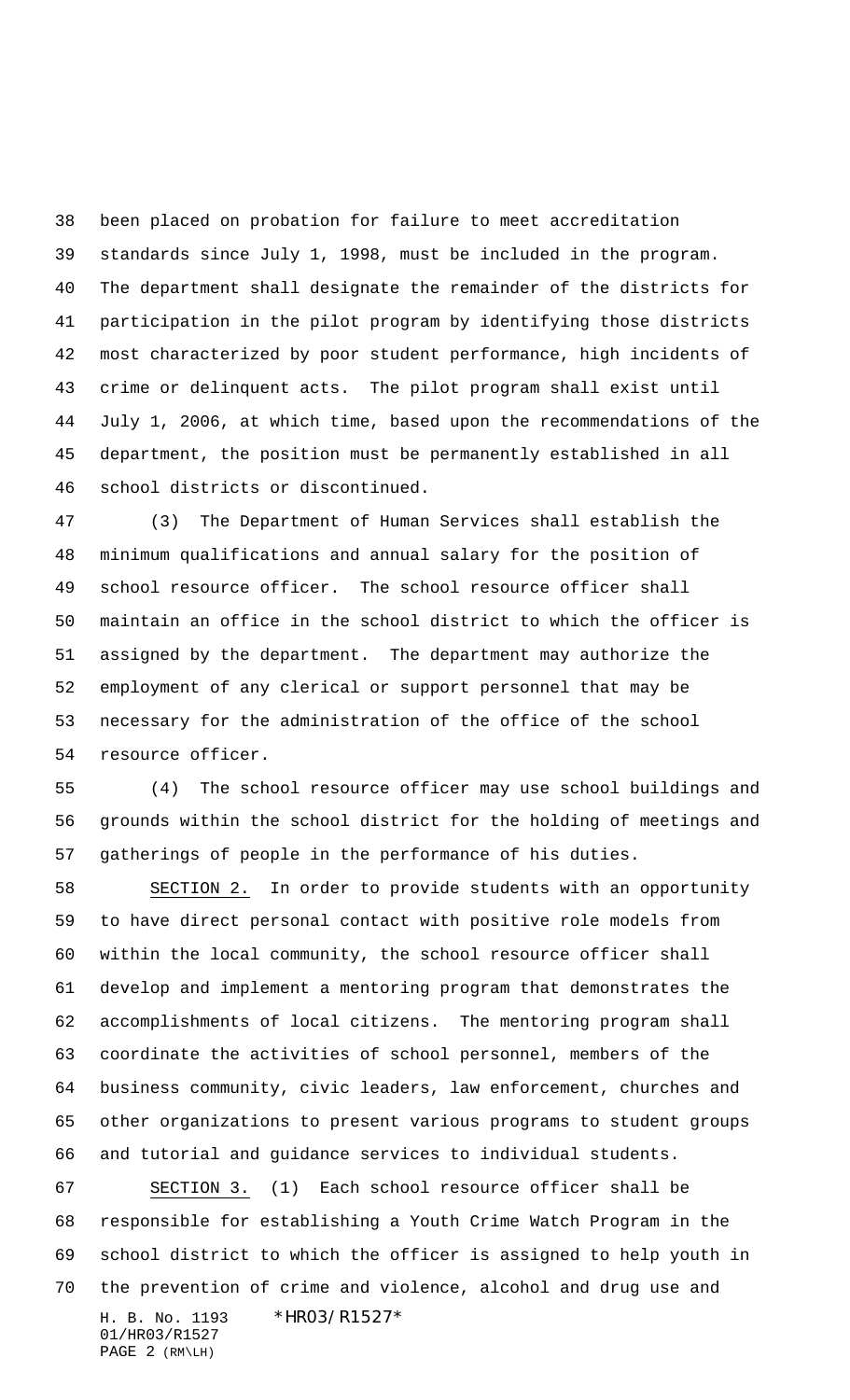gang activity and smoking cessation. The Youth Crime Watch Program must be a school-based, peer group organization comprised and under the leadership of students. Through the program, students shall promote student responsibility for a safe school environment through formal and informal peer groups. In addition, the program shall focus on the consequences of youth crime and what students can do to prevent it. The school resource officer shall provide guidance to the students in the formation of the program and must be available, upon the request of the students, to assist with the various activities conducted through the program.

 (2) In the Youth Crime Watch Program, a core group consisting of an advisor, Youth Crime Watch representative, students selected by the principal or staff and other program participants must be formed at each school. The core group members shall serve as representatives of the program to all students, who must be encouraged to participate in the program. Activities and responsibilities of the group must include defining the school's needs and problems, promoting school spirit, developing action plans and helping sponsor activities for reducing campus crime, publicizing program successes and increasing student involvement. The school resource officer shall encourage the involvement of local businesses and law enforcement officials to secure materials and guest speakers to further the work of the Youth Crime Watch Program.

H. B. No. 1193 \*HR03/R1527\* 01/HR03/R1527 PAGE 3 (RM\LH) SECTION 4. The school resource officer shall develop and implement in all schools in the district a formal conflict resolution program designed to teach children to peacefully resolve conflicts and to effectively deal with their anger. As part of the program, students must be taught how to resolve disagreements nonviolently by working together to arrive at mutually acceptable solutions. Students, teachers or parent volunteers also may be trained to settle disputes among students.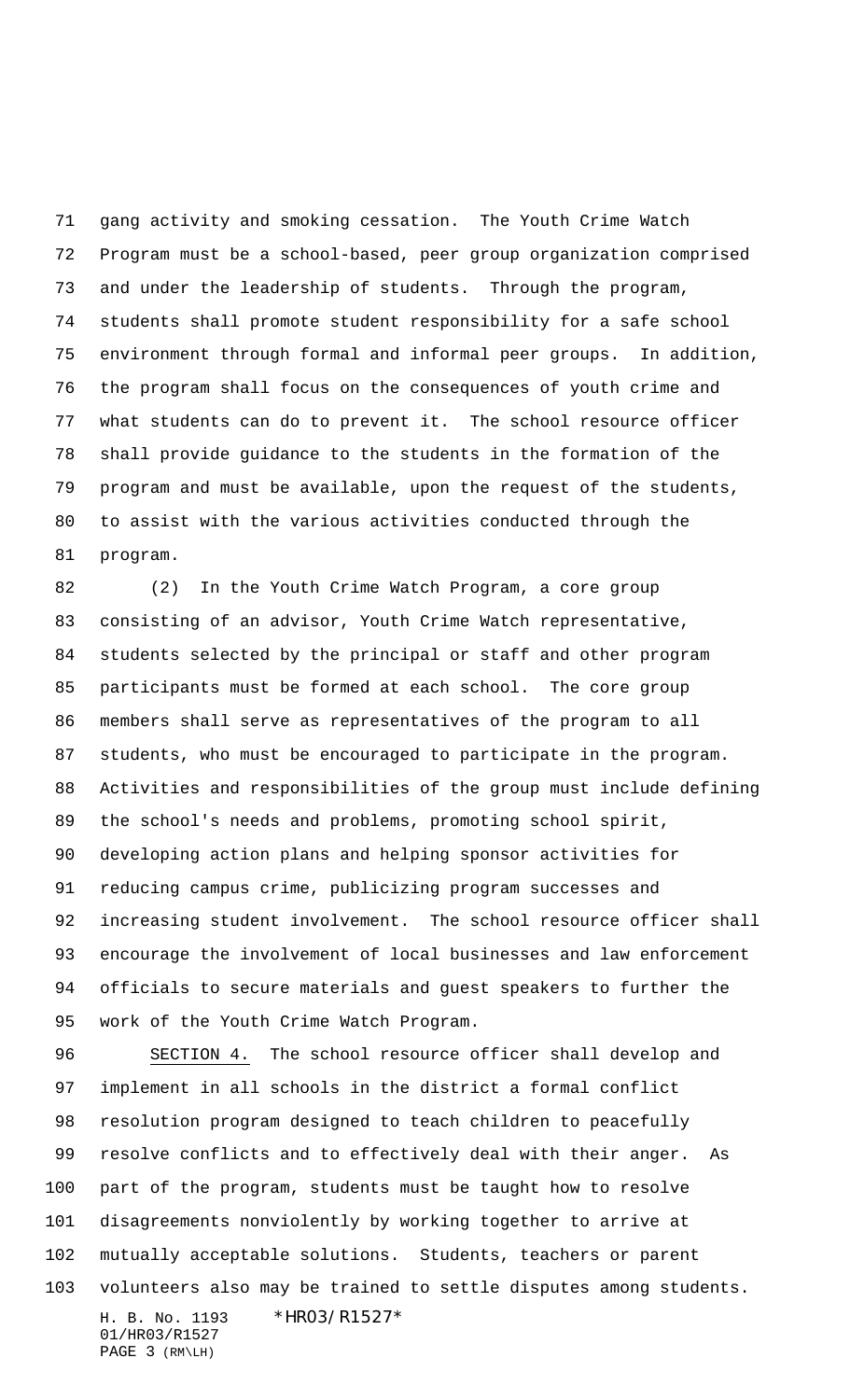In addition to offering conflict resolution skills, the program shall seek to develop leadership and coping skills in students. The program must be a part of the curriculum of students at each grade level.

 SECTION 5. (1) The school resource officer shall establish in each middle or junior high school in the district a school mentoring group for students between the ages of ten (10) and fourteen (14) with academic or behavioral problems. Through this program, participants must have the opportunity to do homework for several hours after school and to take part in group sessions where the students have a safe outlet to discuss with their peers, problems involving various aspects of their lives, including the school or community, drug and alcohol use, child abuse, coping with parental and other adult authorities, finances, gang activity, emotional crises, peer pressure and health and legal issues. Students must be trained to develop solutions to their problems, including weighing what the consequences of different actions in response to a particular problem might be.

 (2) The mentoring program shall require students to participate in school and community service projects. Through these projects, students shall perform beneficial services for their school or community through activities such as preparing props for a school play or doing chores for the elderly. The goals of the school and community service projects are to:

 (a) Promote self-esteem, citizenship and other positive qualities in participants;

 (b) Enhance students' sense of empowerment as they make a contribution to the community;

 (c) Help students develop problem-solving, social and employment skills; (d) Foster interaction among students; and

 (e) Provide students with opportunities to give help and to receive help from their peers.

H. B. No. 1193 \*HR03/R1527\* 01/HR03/R1527 PAGE 4 (RM\LH)